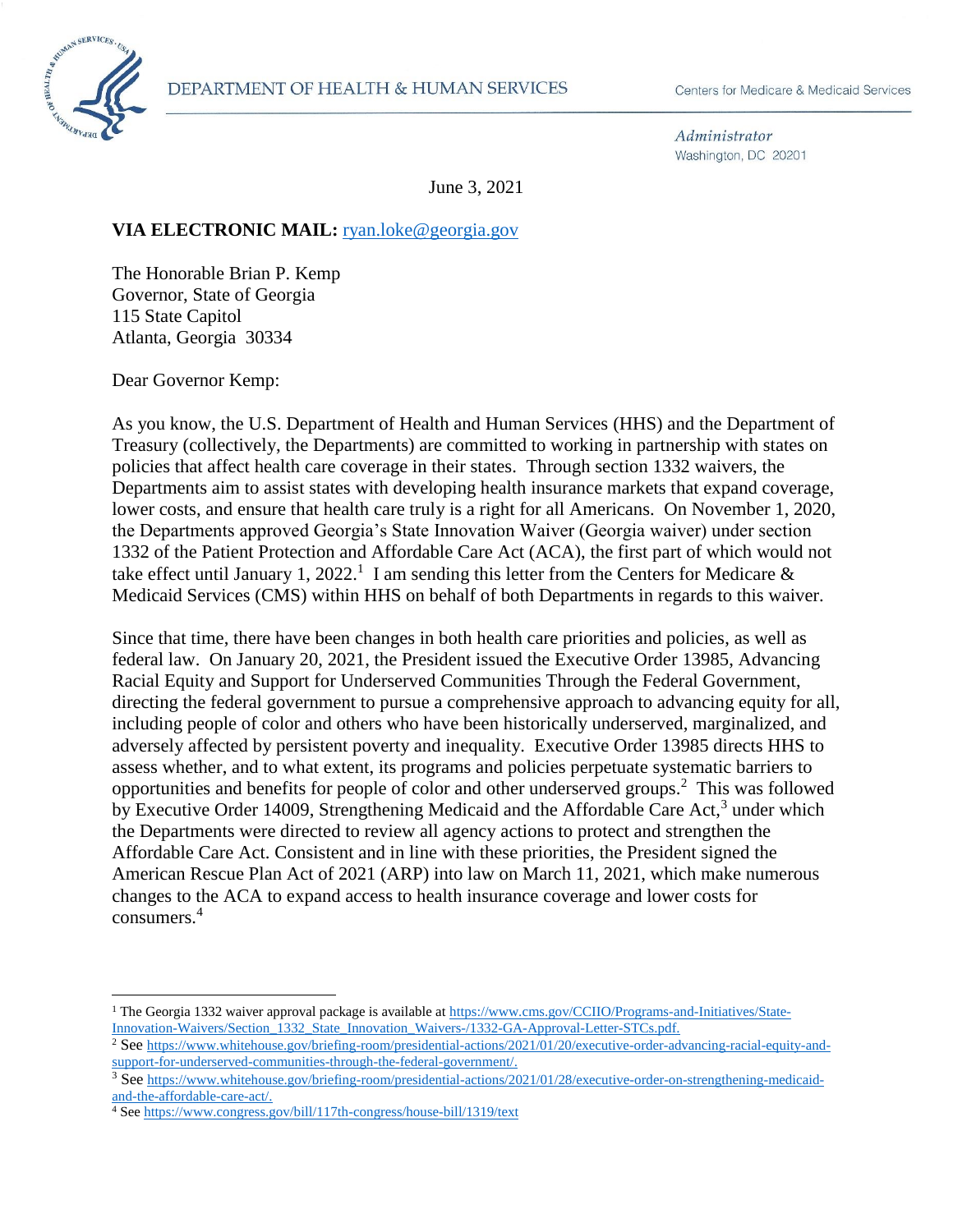Section 1332 of the ACA provides the Secretary of HHS and the Secretary of the Treasury (collectively, the Secretaries) with discretion to waive specific provisions of the ACA (a State Innovation Waiver or section 1332 waiver) only if the Secretaries determine that the state's waiver application meets statutory requirements (referred to as the statutory guardrails) and certain procedural requirements specified in regulation. The Departments have authority to request information for an approved waiver as part of their continued monitoring and oversight authority and retain discretion to "amend, suspend, or terminate the waiver . . . as necessary to bring the waiver . . . into compliance with changes to existing applicable federal statutes enacted by Congress or applicable new statutes enacted by Congress."<sup>5</sup> The Departments continue to exercise their monitoring and oversight responsibilities through regularly scheduled implementation and operational reports, operational readiness reviews and open enrollment readiness reviews, and through longstanding, regular monitoring and implementation calls between the Departments and states with approved waivers.

As a result of these Executive actions and changes in the law, the Departments request an updated analysis by July 3, 2021, which is 30 days from the date of this letter, to reflect the changes in circumstances that impact the baseline waiver scenario (i.e., the Georgia without waiver scenario) for Part II of the Georgia waiver, the Georgia Access Model, as detailed below.

# BACKGROUND ON THE GEORGIA SECTION 1332 WAIVER

On November 1, 2020, the Secretaries approved Georgia's section 1332 waiver plan effective January 1, 2022, through December 31, 2026, that consists of two parts.<sup>6</sup> In Part I Georgia requested a waiver of the ACA requirement for the individual market single risk pool in section  $1312(c)(1)$  as necessary in order to implement a Reinsurance Program for up to five years beginning with plan year (PY) 2022. In Part II, Georgia requested a waiver of certain requirements for its Exchange in section 1311 of the ACA to implement and operate the Georgia Access Model, which would begin in PY 2023. Although the waiver plan was approved in November 2020, the Georgia Access Model has not yet been implemented, and would begin in 2023 consistent with the terms of the waiver plan.

When Georgia submitted its waiver request, the state indicated it was experiencing a substantial decline in enrollment through the Federally-facilitated Exchange (FFE) on a year-by-year basis. Yet, data from the state's own application demonstrated that there was still a significant need for the FFE in getting people coverage. Unsubsidized enrollment dropped by 72 percent (approximately 150,000 individuals) between 2016 and 2019 in Georgia.<sup>7</sup> In addition, in 2019 the State had one of the highest uninsured rates in the country at 13.4 percent (1.39 million people) across the state.<sup>8</sup> According to the state's application, over half of the uninsured

<sup>7</sup> U.S. Census Bureau, 2019 ACS 1-year Estimates, Table S2701. See

<sup>5</sup> See GA STC 7 (Changes in Applicable Federal Laws) and GA STC 15 (Federal Evaluation), available at: [https://www.cms.gov/CCIIO/Programs-and-Initiatives/State-Innovation-Waivers/Section\\_1332\\_State\\_Innovation\\_Waivers-](https://www.cms.gov/CCIIO/Programs-and-Initiatives/State-Innovation-Waivers/Section_1332_State_Innovation_Waivers-/1332-GA-Approval-Letter-STCs.pdf) [/1332-GA-Approval-Letter-STCs.pdf.](https://www.cms.gov/CCIIO/Programs-and-Initiatives/State-Innovation-Waivers/Section_1332_State_Innovation_Waivers-/1332-GA-Approval-Letter-STCs.pdf) Also see 31 C.F.R. § 33.120(a)(1) and (f) and 45 C.F.R. § 155.1320(a)(1) and (f). Also see GA STC 14 and 17.

<sup>&</sup>lt;sup>6</sup> The Georgia section 1332 waiver approval package is available a[t https://www.cms.gov/CCIIO/Programs-and-Initiatives/State-](https://www.cms.gov/CCIIO/Programs-and-Initiatives/State-Innovation-Waivers/Section_1332_State_Innovation_Waivers-/1332-GA-Approval-Letter-STCs.pdf)[Innovation-Waivers/Section\\_1332\\_State\\_Innovation\\_Waivers-/1332-GA-Approval-Letter-STCs.pdf.](https://www.cms.gov/CCIIO/Programs-and-Initiatives/State-Innovation-Waivers/Section_1332_State_Innovation_Waivers-/1332-GA-Approval-Letter-STCs.pdf)

<https://data.census.gov/cedsci/table?q=S2701&tid=ACSST1Y2019.S2701> <sup>8</sup> U.S. Census Bureau, 2019 ACS 1-year Estimates, Table S2701. See

<https://data.census.gov/cedsci/table?q=S2701&tid=ACSST1Y2019.S2701>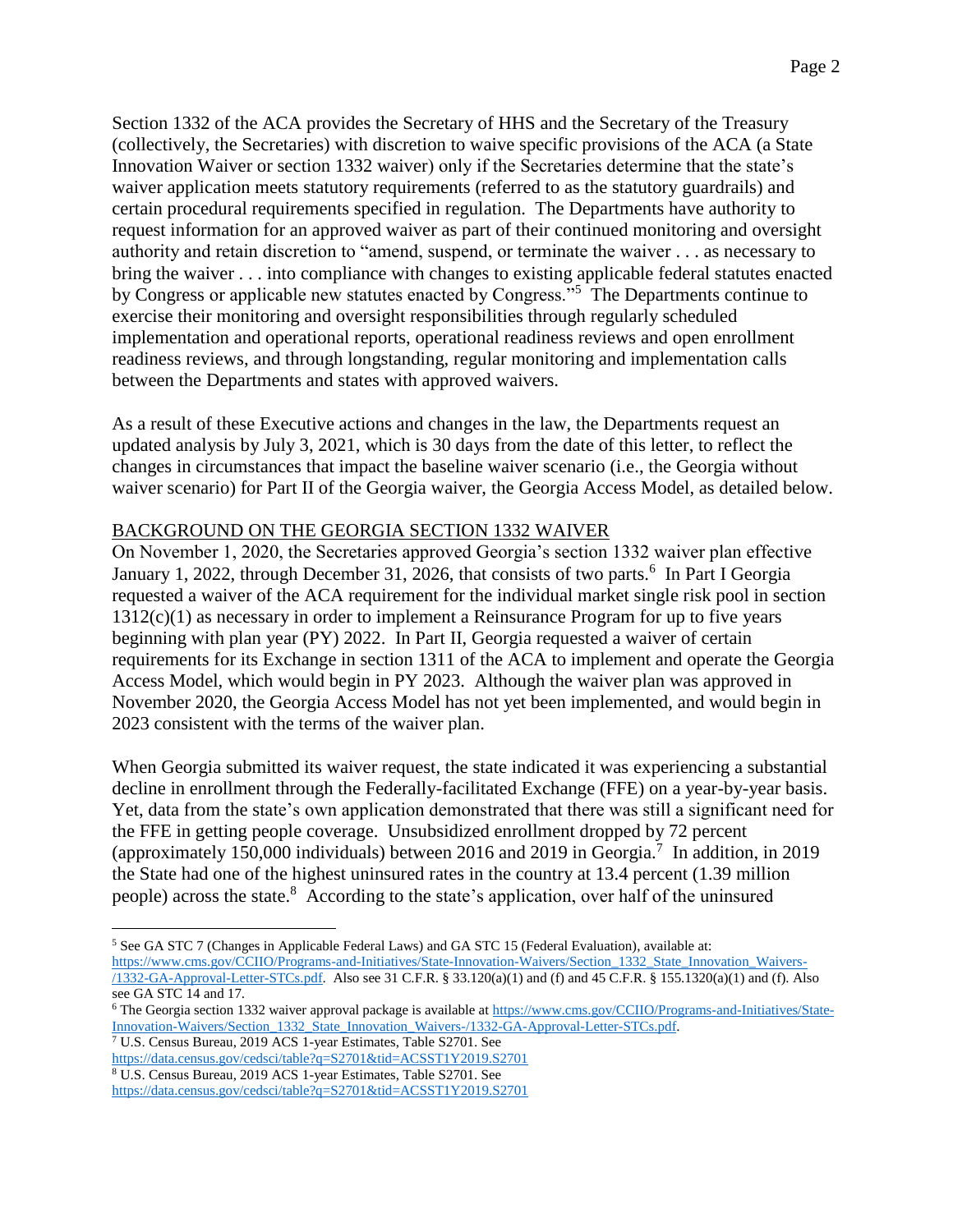(795,000 people) in Georgia had household income between 100 percent and 400 percent of the Federal Poverty Level (FPL) and would have been eligible for federal subsidies; however, these consumers were not enrolling in subsidized coverage through the FFE. These data points were a core part of the state's actuarial analysis for its baseline without-waiver scenario and the population that the state was trying to address through its waiver plan.<sup>9</sup>

Under Part I, Georgia is implementing a state reinsurance program for up to five years beginning with PY 2022. The Georgia Reinsurance Program will operate with a traditional, claims-based attachment point model by reimbursing qualifying non-grandfathered individual health insurance coverage for a percentage of an enrollee's claims costs exceeding a specified threshold (attachment point) and up to a specified ceiling (reinsurance cap). The Georgia Reinsurance Program will have a tiered coinsurance structure to provide greater premium relief to targeted areas of the state and to encourage more carriers to participate in parts of the state where there is less carrier participation. Specifically, in PY 2022, the program will reimburse claims at an average 27 percent coinsurance rate for claims between the attachment point of \$20,000 and a \$500,000 cap.

Under Part II, Georgia Access Model, the private sector would provide the front-end functions for consumer outreach, customer service, plan shopping, selection, and enrollment and would leverage incentives that already exist in the market today. Plans would no longer be displayed or otherwise available on HealthCare.gov for one-stop shopping, eligibility determinations, or plan selection, and there would be no State Exchange. Instead, the consumer would be connected to a state website, where they would see a list of multiple, privately operated websites linking to approved issuers and web-brokers available to assist with the application and enrollment processes. Consumers in Georgia will continue to be eligible to receive federal subsidies. Georgia will validate eligibility information and determine if an applicant is eligible for QHPs, advance payments of premium tax credits (APTC), and cost-sharing reductions (CSRs). The state will send that information to CMS, which will continue to issue the applicable APTC to carriers on behalf of qualified individuals, and to the Internal Revenue Service (IRS), which will continue to administer the reconciliation of APTC on individual tax returns.

The outreach efforts under Georgia Access Model, starting January 1, 2023, will be funded by uncertain and unquantified private sector efforts, not by the state; and under the Georgia Access Model the FFE would not be doing outreach and marketing. In its application, Georgia neither quantified the size of the expected investment by the private sector nor indicated any specific commitments by the private sector to engage in outreach and marketing. Rather, the state posited that, without the competition from HealthCare.gov (which at the time was only spending  $$10$  million in outreach nationally<sup>10</sup>), the private sector would be incentivized to invest more towards these efforts than the FFE was investing at the time. As such, it is unclear if the private market's outreach efforts in Georgia under the Georgia Access Model, where there would be no FFE investment, would be comparable to FFE investments that would take place in the without waiver baseline scenario (which nationally is currently \$100 million for outreach for the special

<sup>&</sup>lt;sup>9</sup> As detailed further below, there have been recent changes in circumstances that have increased enrollment through the Georgia FFE such that the Departments are reevaluating the baseline actuarial analysis for the Georgia Access Model.

<sup>10</sup> https://www.cms.gov/newsroom/fact-sheets/federal-health-insurance-exchange-2020-open-enrollment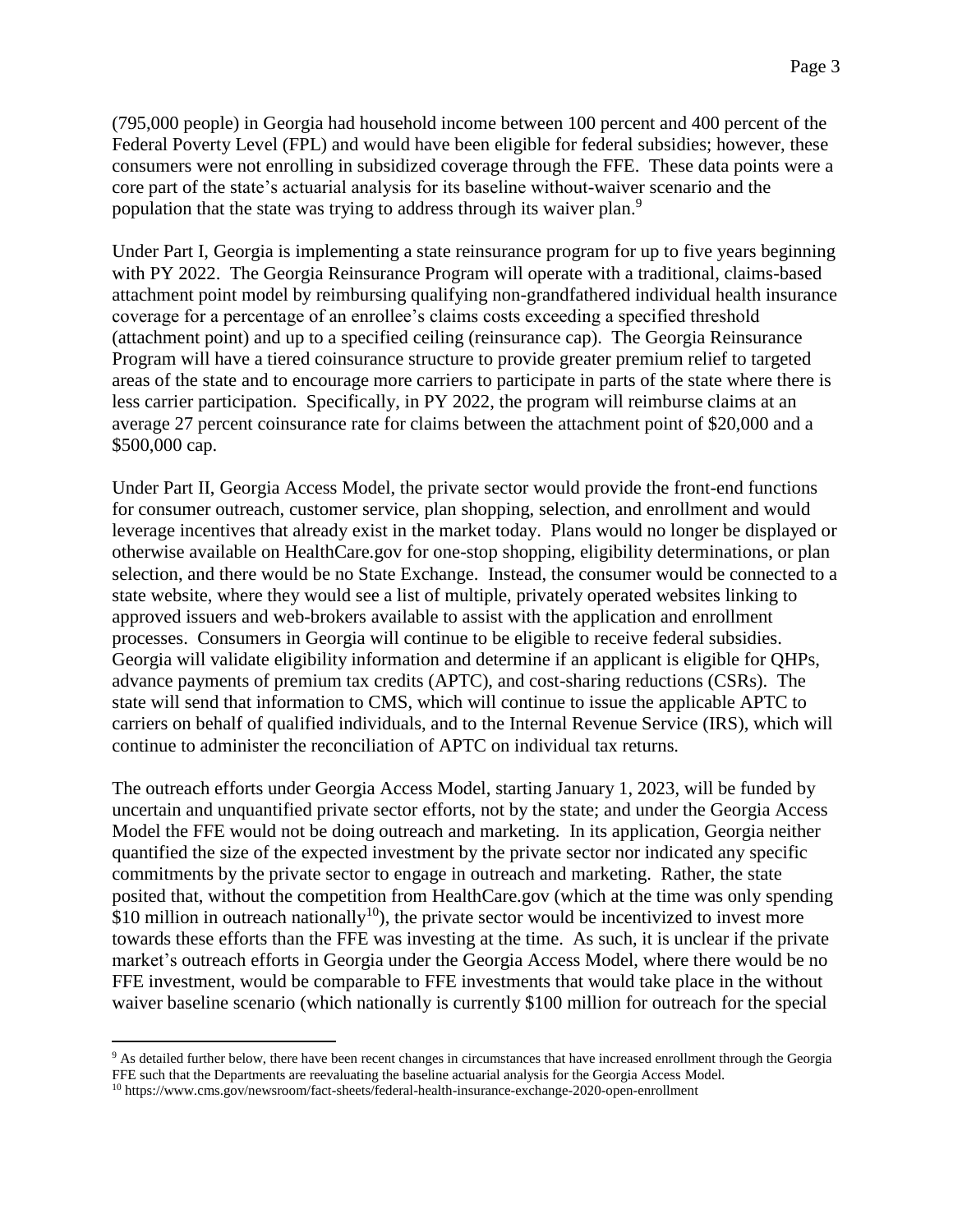enrollment period (SEP) for the COVID-19 $^{11}$  and \$80 million for Navigators, alongside an expected increase in open enrollment outreach efforts, as further discussed below).

# RECENT CHANGES IN FEDERAL LAW

The ARP, enacted in March 2021, expanded eligibility for and increased the value of the ACA's Premium Tax Credits (PTC), enabling previously ineligible consumers to qualify for help paying for health coverage and increasing assistance to eligible individuals already enrolled in Exchange plans. These actions lowered the cost of health care coverage for millions of Americans. Further, the ARP's enhanced assistance has changed the incentives to seek coverage for uninsured consumers across the country. In light of recent increases in individual Exchange enrollment, when the Georgia Access Model begins in 2023 it is possible that Exchange enrollment will be higher than when the state applied for the waiver. These new enrollees, like the existing enrollees, would be subject to a transition to a new system. The Departments also anticipate that these enrollment incentives could potentially change market dynamics and reduce incentives for private sector entities to enroll uninsured consumers, as there will be a smaller base of uninsured consumers to enroll.

The ARP enhanced subsidies, combined with Administration actions to increase funding for outreach, marketing, and in-person assistance, are already increasing enrollment and will reduce the cost of healthcare coverage for many who are uninsured and those currently receiving financial assistance. Implementation of the ARP provides more than 14.9 million Americans who currently lack health insurance, as well as many current enrollees, additional financial support to obtain health insurance coverage.<sup>12</sup> In the first ten weeks of the COVID SEP, which ran from February 15, 2021, to April 30, 2021 and offered broader eligibility criteria than the SEP types available in prior years,<sup>13</sup> more than 940,000 people signed up for Exchange coverage through HealthCare.gov – which is more than double the number of consumers who signed up with a SEP during the same time period in 2020. In Georgia, there were 67,445 new plan selections on HealthCare.gov in the first ten weeks of the COVID SEP, which is more than three times the number of people who signed up with a SEP in the same time frame in 2020 and over five times the number who signed up in  $2019$ <sup>14</sup>

In addition, data shows that substantially more consumers enrolled in coverage at the beginning of the 2021 plan year than had enrolled at the start of the 2020 plan year. Approximately 12 million consumers selected or were automatically re-enrolled in an Exchange plan during the 2021 open enrollment period in the 50 states plus the District of Columbia. This is a 5 percent nationwide enrollment increase for the 2021 coverage year, from the 11.4 million consumers who enrolled during the 2020 open enrollment period.<sup>15</sup> In Georgia, open enrollment period

<sup>&</sup>lt;sup>11</sup> CMS announced \$50 million for outreach and marketing for the COVID SEP and \$50 million to further bolster the COVID SEP campaign and promote the lower premiums under the ARP for plan year 2021. Se[e https://www.cms.gov/newsroom/fact](https://www.cms.gov/newsroom/fact-sheets/2021-special-enrollment-period-response-covid-19-emergency)[sheets/2021-special-enrollment-period-response-covid-19-emergency](https://www.cms.gov/newsroom/fact-sheets/2021-special-enrollment-period-response-covid-19-emergency) and [https://www.cms.gov/newsroom/press-releases/hhs](https://www.cms.gov/newsroom/press-releases/hhs-secretary-becerra-announces-more-500000-americans-have-enrolled-marketplace-coverage-during)[secretary-becerra-announces-more-500000-americans-have-enrolled-marketplace-coverage-during.](https://www.cms.gov/newsroom/press-releases/hhs-secretary-becerra-announces-more-500000-americans-have-enrolled-marketplace-coverage-during) 

<sup>&</sup>lt;sup>12</sup> Se[e https://aspe.hhs.gov/pdf-report/estimates-of-the-qhp-eligible-uninsured.](https://aspe.hhs.gov/pdf-report/estimates-of-the-qhp-eligible-uninsured) <sup>13</sup> In previous years, SEPs were available primarily only for qualifying life events, whereas this year the Biden-Harris

Administration opened a SEP to all Americans in response to the COVID-19 Public Health Emergency.

<sup>&</sup>lt;sup>14</sup> 2021 Marketplace Special Enrollment Period Report, May 6, 2021 [https://www.cms.gov/newsroom/fact-sheets/2021](https://www.cms.gov/newsroom/fact-sheets/2021-marketplace-special-enrollment-period-report-1) [marketplace-special-enrollment-period-report-1](https://www.cms.gov/newsroom/fact-sheets/2021-marketplace-special-enrollment-period-report-1)

<sup>&</sup>lt;sup>15</sup> See [https://www.cms.gov/files/document/health-insurance-exchanges-2021-open-enrollment-report-final.pdf.](https://www.cms.gov/files/document/health-insurance-exchanges-2021-open-enrollment-report-final.pdf)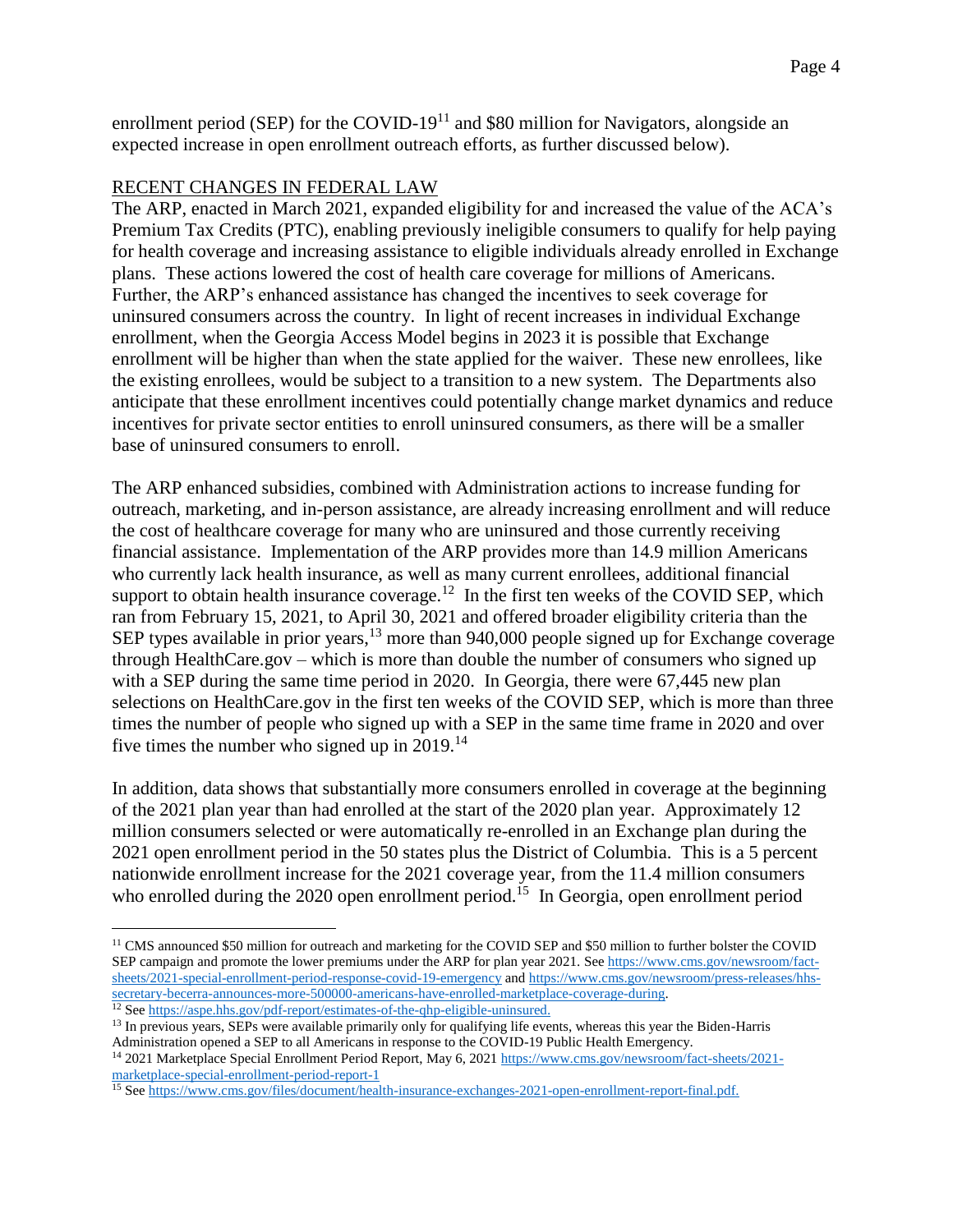enrollment increased by more than twice the national rate, as the state experienced 11 percent higher enrollment in 2021 than in 2020.<sup>16</sup>

# EVALUATION OF THE GEORGIA WAIVER GIVEN RECENT ADMINISTRATION POLICIES AND AGENCY ACTIONS

The Administration is committed to protecting and expanding Americans' access to quality, affordable health care, making the health care system easier to navigate, and meeting the health care needs created by the COVID-19 public health emergency (PHE). Through section 1332 waivers, the Departments aim to assist states with developing health insurance markets that expand coverage, lower costs, and ensure that healthcare truly is a right for all Americans. The Departments are of the view that as we continue to battle COVID-19 during the PHE, where millions of Americans are experiencing new health problems and are facing both uncertainty and the possibility of lingering health consequences of COVID-19 infections, it is even more critical that Americans have meaningful access to affordable coverage and care.

# *Part I*

 $\overline{a}$ 

The Departments are reviewing all section 1332 waivers in light of these recent changes in federal law and policies, including Executive Order 13985 and Executive Order 14009. Several states have used section 1332 waivers to implement state-based reinsurance programs (reinsurance waivers) that have lowered premiums when compared to the premiums in the without waiver baseline scenario.<sup>17</sup>

Part I of Georgia's waiver is similar to the approach taken by other states' approved reinsurance waivers.<sup>18</sup> On April 21, 2021, the Departments announced that they will re-calculate 2021 passthrough funding for approved reinsurance waivers based on the passage of the ARP.<sup>19</sup> In addition, the Departments will carry out their review of reinsurance waivers through their current monitoring and oversight activities, including state reporting requirements and monitoring calls.<sup>20</sup> The Departments also have existing metrics and receive data from states on an annual and quarterly basis to monitor the impact of reinsurance waivers on the guardrails by examining enrollment and premium data. Thus far, there is no indication that reinsurance waivers are unable to continue to meet the guardrails. Therefore, the Departments have determined that Part I of the Georgia waiver plan, which establishes a state-based reinsurance program, does not require further evaluation at this time. $21$ 

<sup>16</sup> Se[e https://www.cms.gov/research-statistics-data-systems/marketplace-products/2021-marketplace-open-enrollment-period](https://www.cms.gov/research-statistics-data-systems/marketplace-products/2021-marketplace-open-enrollment-period-public-use-files)[public-use-files.](https://www.cms.gov/research-statistics-data-systems/marketplace-products/2021-marketplace-open-enrollment-period-public-use-files)

<sup>&</sup>lt;sup>17</sup> Se[e https://www.cms.gov/CCIIO/Programs-and-Initiatives/State-Innovation-Waivers/Downloads/1332-Data-Brief-](https://www.cms.gov/CCIIO/Programs-and-Initiatives/State-Innovation-Waivers/Downloads/1332-Data-Brief-June2020.pdf)[June2020.pdf.](https://www.cms.gov/CCIIO/Programs-and-Initiatives/State-Innovation-Waivers/Downloads/1332-Data-Brief-June2020.pdf)

<sup>&</sup>lt;sup>18</sup> For example, Georgia modeled their reinsurance program after Colorado which has a tiered coinsurance structure for the reinsurance parameters.

<sup>&</sup>lt;sup>19</sup> Se[e https://www.cms.gov/CCIIO/Programs-and-Initiatives/State-Innovation-Waivers/Downloads/1332-ARP-and-Pass](https://www.cms.gov/CCIIO/Programs-and-Initiatives/State-Innovation-Waivers/Downloads/1332-ARP-and-Pass-through-Funding-FAQ-2021.pdf)[through-Funding-FAQ-2021.pdf](https://www.cms.gov/CCIIO/Programs-and-Initiatives/State-Innovation-Waivers/Downloads/1332-ARP-and-Pass-through-Funding-FAQ-2021.pdf)

<sup>20</sup> See GA STC 14 (Monitoring Calls) which notes that the **"**purpose of these monitoring calls is to discuss any significant actual or anticipated developments affecting the waiver…. the Departments will update the state on any federal policies and issues that may affect any aspect of the waiver." The Georgia 1332 waiver approval package is available at: [https://www.cms.gov/CCIIO/Programs-and-Initiatives/State-Innovation-Waivers/Section\\_1332\\_State\\_Innovation\\_Waivers-](https://www.cms.gov/CCIIO/Programs-and-Initiatives/State-Innovation-Waivers/Section_1332_State_Innovation_Waivers-/1332-GA-Approval-Letter-STCs.pdf) [/1332-GA-Approval-Letter-STCs.pdf.](https://www.cms.gov/CCIIO/Programs-and-Initiatives/State-Innovation-Waivers/Section_1332_State_Innovation_Waivers-/1332-GA-Approval-Letter-STCs.pdf)

<sup>&</sup>lt;sup>21</sup> While the Departments are not conducting a further evaluation of Part I of the Georgia waiver at this time, as noted above, the Departments are monitoring the impact of recent changes in federal law on state approved section 1332 reinsurance programs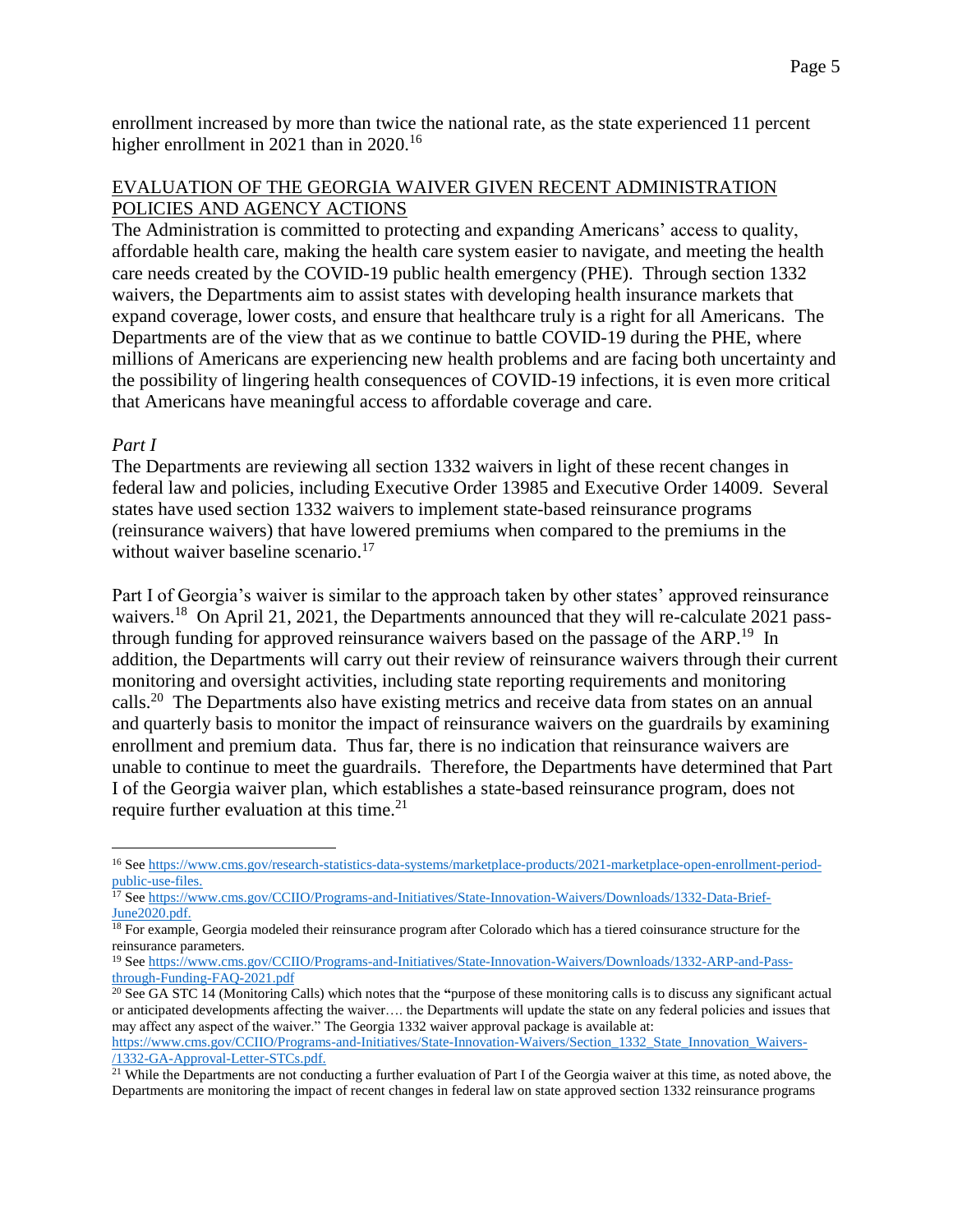# *Part II*

The Departments have determined that Part II of the Georgia waiver, the Georgia Access Model, requires further evaluation, because the recent changes in federal law and other circumstances identified below warrant confirming whether Part II of Georgia's waiver plan will meet the statutory guardrails. The changes described in this letter are likely to increase enrollment through the Exchange in Georgia and, as noted, in some cases have already increased enrollment. Further, due to inertia in coverage selections, the Departments expect the enrollment effects to continue even after the federal changes and the COVID SEP are no longer in effect. For example, researchers have found that the effects of outreach on increasing health insurance coverage persist beyond a single plan year. A recent study of IRS outreach (in which the IRS sent informational letters to uninsured taxpayers) found that after two years, coverage among outreach recipients remained approximately 0.7 percentage points higher relative to coverage among those who did not receive outreach.<sup>22</sup> Further, research has shown the type of outreach or advertising can also impact enrollment. A different study found that government advertising increases overall enrollment and enhances welfare; however, that study also found that *private* advertising by individual insurers does not similarly result in increased enrollment overall.<sup>23</sup>

# REQUEST FOR UPDATED GEORGIA ACCESS MODEL ANALYSIS

Accordingly, the Departments are requesting that Georgia submit an updated actuarial and economic analyses for Part II of the Georgia waiver, the Georgia Access Model, by July 3, 2021 that accounts for the changes in circumstances outlined in this letter for the period of the Georgia Access Model (PYs 2023–2026).

The updated baseline projections are necessary to allow the Departments to evaluate whether the Georgia Access Model will satisfy the statutory guardrails when the baseline projections are adjusted to include more affordable coverage and higher enrollment (both subsidized and nonsubsidized) resulting from the recent changes in federal law and policy, than those Georgia used when it did its prior analysis. This updated analysis must include<sup>24</sup>:

- Actuarial analyses and actuarial certifications to support the state's estimates that the Georgia Access Model will comply with the comprehensive coverage requirement, the affordability requirement, the scope of coverage requirement, and the requirement to not increase the federal deficit.
- Economic analyses to support the state's estimates that the Georgia Access Model will comply with the comprehensive coverage requirement, the affordability requirement, the

 $\overline{a}$ (e.g., on pass-thru funding) and will separately follow-up on the reinsurance component of the state's waiver plan as may be necessary.

 $22$  At its peak immediately following the outreach, coverage among outreach recipients was 1.5 percentage points higher relative to those who did not receive the outreach. See, Jacob Goldin, Ithai Z Lurie, Janet McCubbin, "Health Insurance and Mortality: Experimental Evidence from Taxpayer Outreach, The Quarterly Journal of Economics," Volume 136, Issue 1, February 2021, Pages 1-49, available at [https://academic.oup.com/qje/article/136/1/1/5911132.](https://academic.oup.com/qje/article/136/1/1/5911132)

<sup>&</sup>lt;sup>23</sup> Private advertising serves to increase an insurer's share of enrollment without increasing total enrollment. See, Naoki Aizawa, You Suk Kim, "Public and private provision of information in market-based public programs: evidence from advertising in health insurance marketplaces." Revised April 2021, available at<http://www.nber.org/papers/w27695>

<sup>&</sup>lt;sup>24</sup> These mirror the requirements outlined in 31 C.F.R. § 33.108(f)(4)(i)–(iii) and 45 C.F.R. § 155.1308(f)(4)(i)–(iii) and the section 1332 checklist available here: [https://www.cms.gov/CCIIO/Programs-and-Initiatives/State-Innovation-](https://www.cms.gov/CCIIO/Programs-and-Initiatives/State-Innovation-Waivers/Downloads/Checklist-for-Section-1332-State-Relief-and_Empowerment-Waivers.pdf)[Waivers/Downloads/Checklist-for-Section-1332-State-Relief-and\\_Empowerment-Waivers.pdf.](https://www.cms.gov/CCIIO/Programs-and-Initiatives/State-Innovation-Waivers/Downloads/Checklist-for-Section-1332-State-Relief-and_Empowerment-Waivers.pdf)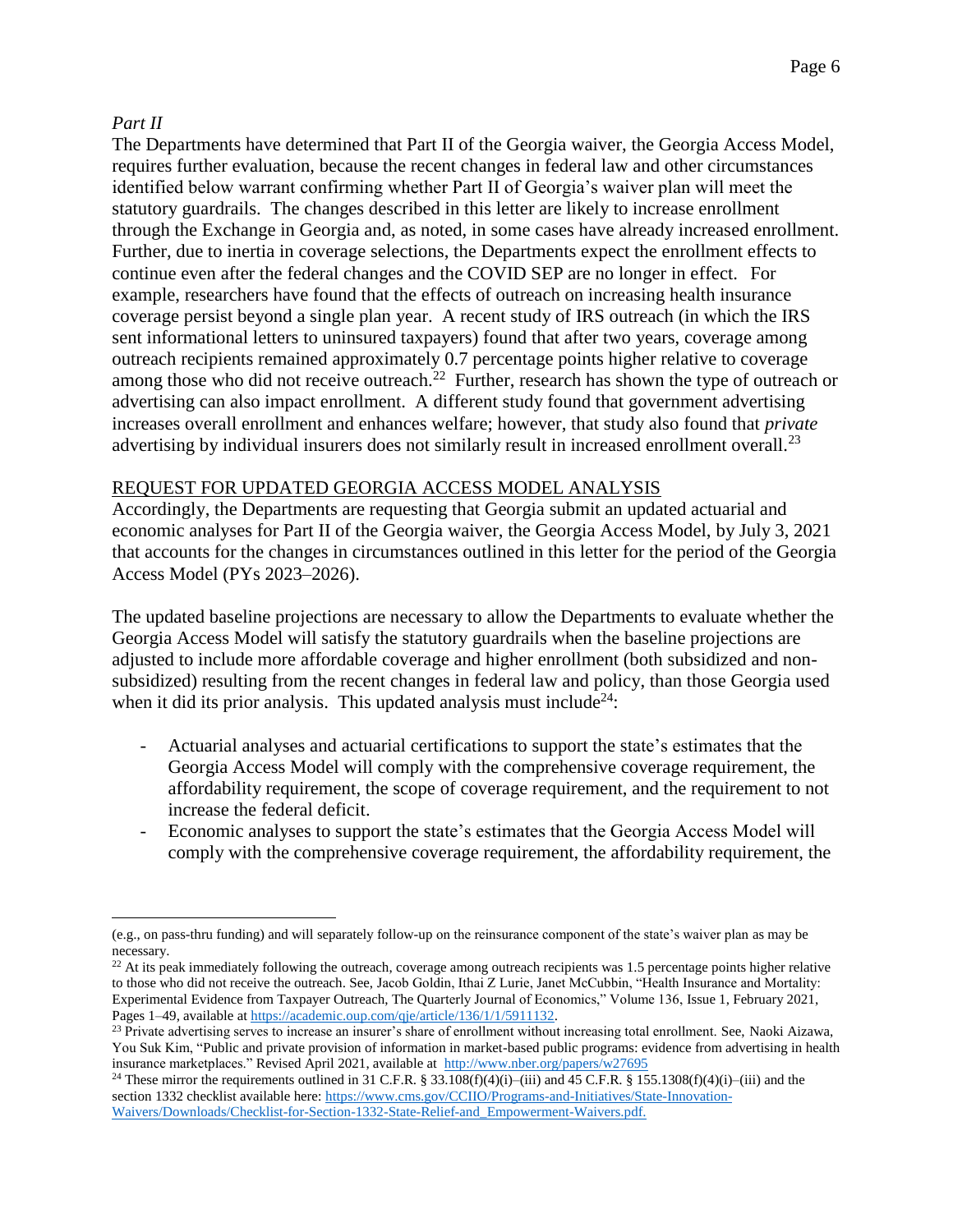scope of coverage requirement, and the requirement to not increase the federal deficit, including:

- $\circ$  A detailed 10-year budget plan that is deficit neutral to the federal government, and includes all costs under the Georgia Access Model, including administrative costs and other costs to the federal government, if applicable; and
- o A detailed analysis regarding the estimated impact of the Georgia Access Model on health insurance coverage in the state.
- The data and assumptions used to demonstrate that the state's waiver complies with the comprehensive coverage requirement, the affordability requirement, the scope of coverage requirement, and the requirement to not increase the federal deficit, including:
	- o Information on the age, income, health expenses, and current health insurance status of the relevant state population; the number of employers by number of employees and whether the employer offers insurance;<sup>25</sup> cross-tabulations of these variables; and an explanation of data sources and quality; and
	- o An explanation of the key assumptions used to develop the estimates of the effect of the Georgia Access Model on coverage and the federal budget, such as individual and employer participation rates, behavioral changes, premium and price effects, and other relevant factors.

The updated analysis must account for the following:

- *- Changes in Federal Law*: As noted above, the ARP made numerous changes to the ACA to expand access to health insurance coverage and lower costs for consumers and, therefore, is expected to result in increased enrollment. These changes will allow historically uninsured communities to access coverage, thereby improving opportunities to obtain affordable healthcare coverage during and beyond the COVID-19 pandemic. Specifically, the ARP:
	- o Removes the 400 percent FPL cap on household income for determining PTC eligibility, so that households with incomes higher than 400 percent of FPL may also qualify for PTC (for 2021 and 2022 coverage years).
	- o Updates the PTC applicable percentage table, which defines what percentage of a household's income is expected to be paid toward a benchmark health insurance premium (for 2021 and 2022 coverage years), thereby increasing PTC and lowering many consumers' share of premium costs for plans purchased on the Exchanges.
	- o Changes how household income is counted for households that receive unemployment compensation (UC) for 2021 so that if the taxpayer receives UC for 2021, the household may be eligible for a PTC covering the entire premium cost for certain plans purchased through the Exchanges, and that taxpayer's household could also qualify for cost-sharing reductions (CSRs) (including households with income below 100 percent FPL in states that did not expand Medicaid).

<sup>&</sup>lt;sup>25</sup> To the extent the Georgia Access Model is not expected to impact the employer market, for example, the state's actuarial analysis may assert this and exclude data on the number of employers by number of employees.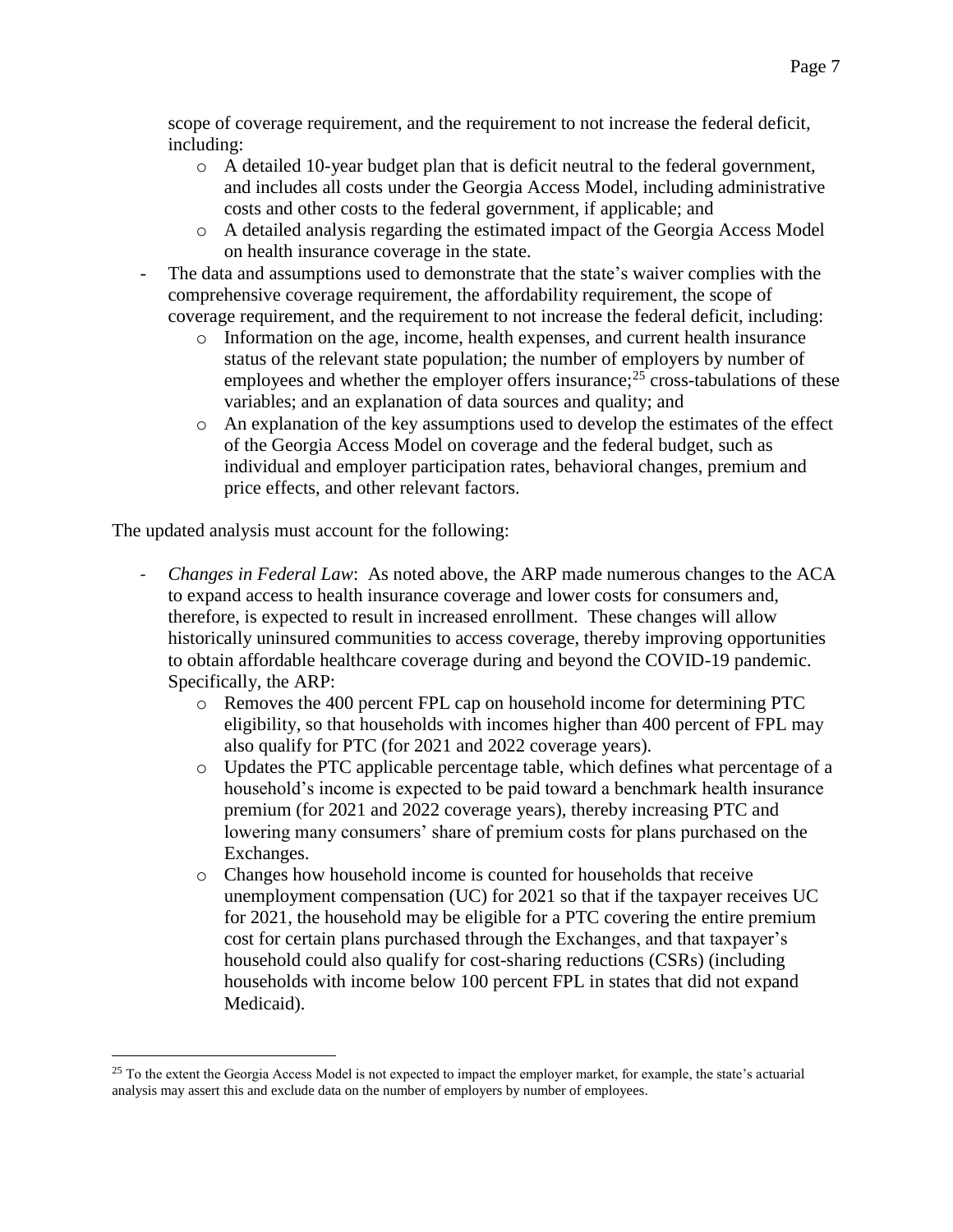- *Increased Federal Outreach Marketing/Navigators*: When the Departments approved Georgia's waiver, federal funding for the FFE was limited to \$10 million nationally for the Navigator program<sup>26</sup> and \$10 million nationally for outreach and marketing.<sup>27</sup> Under this Administration, Navigator funding and outreach and marketing funding has been substantially increased. Specifically, CMS announced \$50 million for outreach and marketing for the COVID SEP<sup>28</sup> and \$50 million to further bolster the COVID SEP campaign and promote the lower premiums under the ARP for plan year  $2021.^{29}$ Furthermore, CMS announced \$80 million available in grants to Navigators in the FFE for the 2022 plan year. This represents an eight-fold increase in funding from the previous year. 30
- *- COVID Special Enrollment Period (SEP)*: The 2021 Executive Order on Strengthening Medicaid and the ACA<sup>31</sup> directed the Secretary of HHS to consider establishment of a SEP. HHS has made available through HealthCare.gov from February 15, 2021, through August 15, 2021, access to the COVID SEP for Exchanges using the HealthCare.gov platform (including Georgia). As described earlier in this letter, the number of people signing up for health insurance from the start of the SEP opportunity on February 15, 2021, represents a substantial increase from previous years.

Upon receipt of the state's submission, the Departments will post the state's updated actuarial and economic analysis<sup>32</sup> and provide a 30-day federal public comment period. This comment period is appropriate to provide stakeholders and the general public an opportunity to review and provide input on the state's updated analysis, which will help inform the Departments' further evaluation of the Georgia Access Model and whether it meets the statutory guardrails in light of these changes in law and policy. $33$ 

The Departments will review the state's updated analysis to evaluate whether the Georgia Access Model continues to satisfy the statutory guardrails as set forth in section  $1332(b)(1)(A)$ –(D) of the ACA. If the state wishes to submit to the Departments any additional information that, in the State's view, will aid the Departments in evaluating whether the Georgia Access Model continues to meet the statutory guardrails, such information should be submitted to CMS along with the requested updated actuarial and economic analysis by July 3, 2021. The state also can request to amend the Georgia Access Model component of its section 1332 State Innovation Waiver, as needed, to come into compliance with the changes in federal law, in light of the other changed circumstances identified in this letter, or for other reasons the state believes are

<sup>26</sup> See [https://www.cms.gov/newsroom/press-releases/cms-announces-new-funding-opportunity-announcement-federally](https://www.cms.gov/newsroom/press-releases/cms-announces-new-funding-opportunity-announcement-federally-facilitated-exchange-navigator-program)[facilitated-exchange-navigator-program](https://www.cms.gov/newsroom/press-releases/cms-announces-new-funding-opportunity-announcement-federally-facilitated-exchange-navigator-program)

<sup>&</sup>lt;sup>27</sup> Se[e https://www.cms.gov/newsroom/fact-sheets/federal-health-insurance-exchange-2020-open-enrollment](https://www.cms.gov/newsroom/fact-sheets/federal-health-insurance-exchange-2020-open-enrollment)

<sup>&</sup>lt;sup>28</sup> Se[e https://www.cms.gov/newsroom/fact-sheets/2021-special-enrollment-period-response-covid-19-emergency](https://www.cms.gov/newsroom/fact-sheets/2021-special-enrollment-period-response-covid-19-emergency)

<sup>&</sup>lt;sup>29</sup> Se[e https://www.cms.gov/newsroom/press-releases/hhs-secretary-becerra-announces-reduced-costs-and-expanded-access](https://www.cms.gov/newsroom/press-releases/hhs-secretary-becerra-announces-reduced-costs-and-expanded-access-available-marketplace-health)[available-marketplace-health](https://www.cms.gov/newsroom/press-releases/hhs-secretary-becerra-announces-reduced-costs-and-expanded-access-available-marketplace-health)

<sup>&</sup>lt;sup>30</sup> Se[e https://www.hhs.gov/about/news/2021/04/21/hhs-announces-the-largest-ever-funding-allocation-for-navigators.html;](https://www.hhs.gov/about/news/2021/04/21/hhs-announces-the-largest-ever-funding-allocation-for-navigators.html) [https://www.cms.gov/newsroom/press-releases/cms-announces-additional-navigator-funding-support-marketplace-special](https://www.cms.gov/newsroom/press-releases/cms-announces-additional-navigator-funding-support-marketplace-special-enrollment-period)[enrollment-period;](https://www.cms.gov/newsroom/press-releases/cms-announces-additional-navigator-funding-support-marketplace-special-enrollment-period)

<sup>&</sup>lt;sup>31</sup> Se[e https://www.whitehouse.gov/briefing-room/presidential-actions/2021/01/28/executive-order-on-strengthening-medicaid](https://www.whitehouse.gov/briefing-room/presidential-actions/2021/01/28/executive-order-on-strengthening-medicaid-and-the-affordable-care-act/)[and-the-affordable-care-act/](https://www.whitehouse.gov/briefing-room/presidential-actions/2021/01/28/executive-order-on-strengthening-medicaid-and-the-affordable-care-act/)

 $32$  The state's updated analysis will be posted and made available at[: https://www.cms.gov/CCIIO/Programs-and-Initiatives/State-](https://www.cms.gov/CCIIO/Programs-and-Initiatives/State-Innovation-Waivers/Section_1332_State_Innovation_Waivers-)[Innovation-Waivers/Section\\_1332\\_State\\_Innovation\\_Waivers-](https://www.cms.gov/CCIIO/Programs-and-Initiatives/State-Innovation-Waivers/Section_1332_State_Innovation_Waivers-)

<sup>&</sup>lt;sup>33</sup> See supra notes 4 and 5.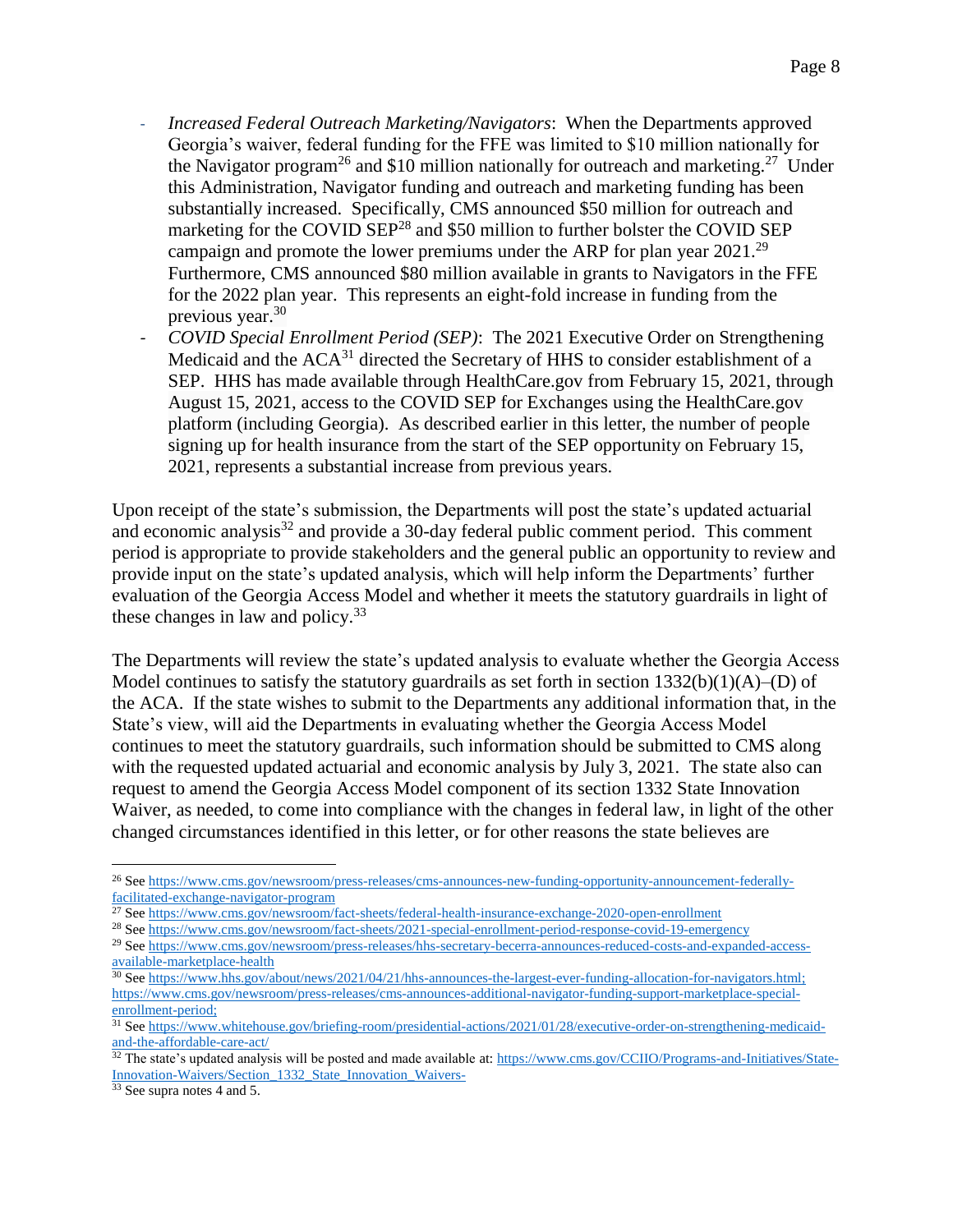appropriate within 30 days from the date of this letter, all of which the Departments will evaluate.<sup>34</sup> Once the Departments complete their review of the state's updated analysis, any timely submitted public comments, and any amendment requests, the Departments will promptly notify the state in writing of its determination.

While this review is ongoing, the Departments will continue to engage with Georgia in regular monitoring and implementation calls to discuss any other actual or anticipated developments affecting the waiver, including any state legislative or policy changes, any federal policies or issues that may affect any aspect of the waiver, and any operational or implementation issues that may arise. The Departments also reserve the right to require Georgia to submit an operational readiness review or open enrollment readiness review during the process outlined above as the Departments deem appropriate.

We look forward to working with you on ways to provide residents of Georgia with access to affordable health care coverage. Please send any questions regarding this request or official correspondence concerning the waiver to Lina Rashid at [Lina.Rashid@cms.hhs.gov,](mailto:Lina.Rashid@cms.hhs.gov) Michelle Koltov at [Michelle.Koltov@cms.hhs.gov,](mailto:Michelle.Koltov@cms.hhs.gov) or [stateinnovationwaivers@cms.hhs.gov.](mailto:stateinnovationwaivers@cms.hhs.gov)

Sincerely, Chig

Chiquita Brooks-LaSure

<sup>&</sup>lt;sup>34</sup> For more information see GA STC 10 (State Request for Amendment), available a[t https://www.cms.gov/CCIIO/Programs](https://www.cms.gov/CCIIO/Programs-and-Initiatives/State-Innovation-Waivers/Section_1332_State_Innovation_Waivers-/1332-GA-Approval-Letter-STCs.pdf)[and-Initiatives/State-Innovation-Waivers/Section\\_1332\\_State\\_Innovation\\_Waivers-/1332-GA-Approval-Letter-STCs.pdf.](https://www.cms.gov/CCIIO/Programs-and-Initiatives/State-Innovation-Waivers/Section_1332_State_Innovation_Waivers-/1332-GA-Approval-Letter-STCs.pdf)